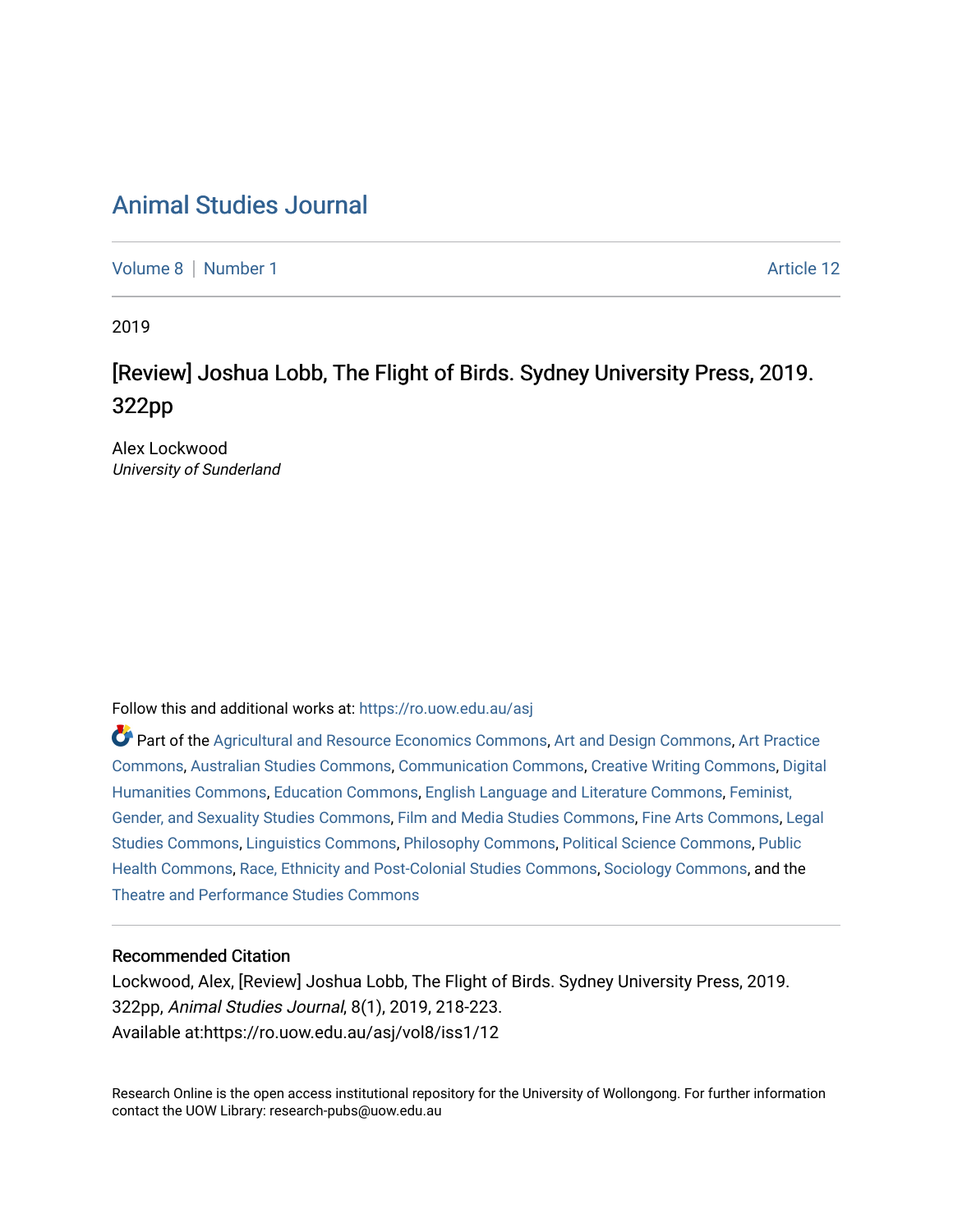## [Review] Joshua Lobb, The Flight of Birds. Sydney University Press, 2019. 322pp

#### Abstract

Why, one could ask, does such a high proportion of the very best works of recently published literary and creative prose, which choose to engage with climate change, environmental shock, biodiversity crises, and extinction risks – the existential threats we face as a global multispecies population – all tell stories with and of nonhuman animals? My theory, one shared by Amitav Ghosh in The Great Derangement (although with differing conclusions) is that the very nature of the threats we face is a reckoning with our alienation from the nonhuman world. It is a reckoning we need to have, without 'hiding' away from our accountabilities. The argument here is that literature, poetry, and creative writings can help us have that reckoning by leading us to explore our storied relations with the nonhuman, especially animals. Ghosh, however, believes that the realist novel – and by implication the 'highest' forms of literature – has failed us in this need. This is because the novel has become a bourgeois vassal of numbing entertainments, and in such a form has wholly betrayed us, because it is not capable of coming to terms with the evidence of climate change: that, in simple terms, we are no longer connected to or a part of 'nature'. That is, the realist bourgeois novel cannot admit we are, and always have been, 'animals' dependent on our very real environment.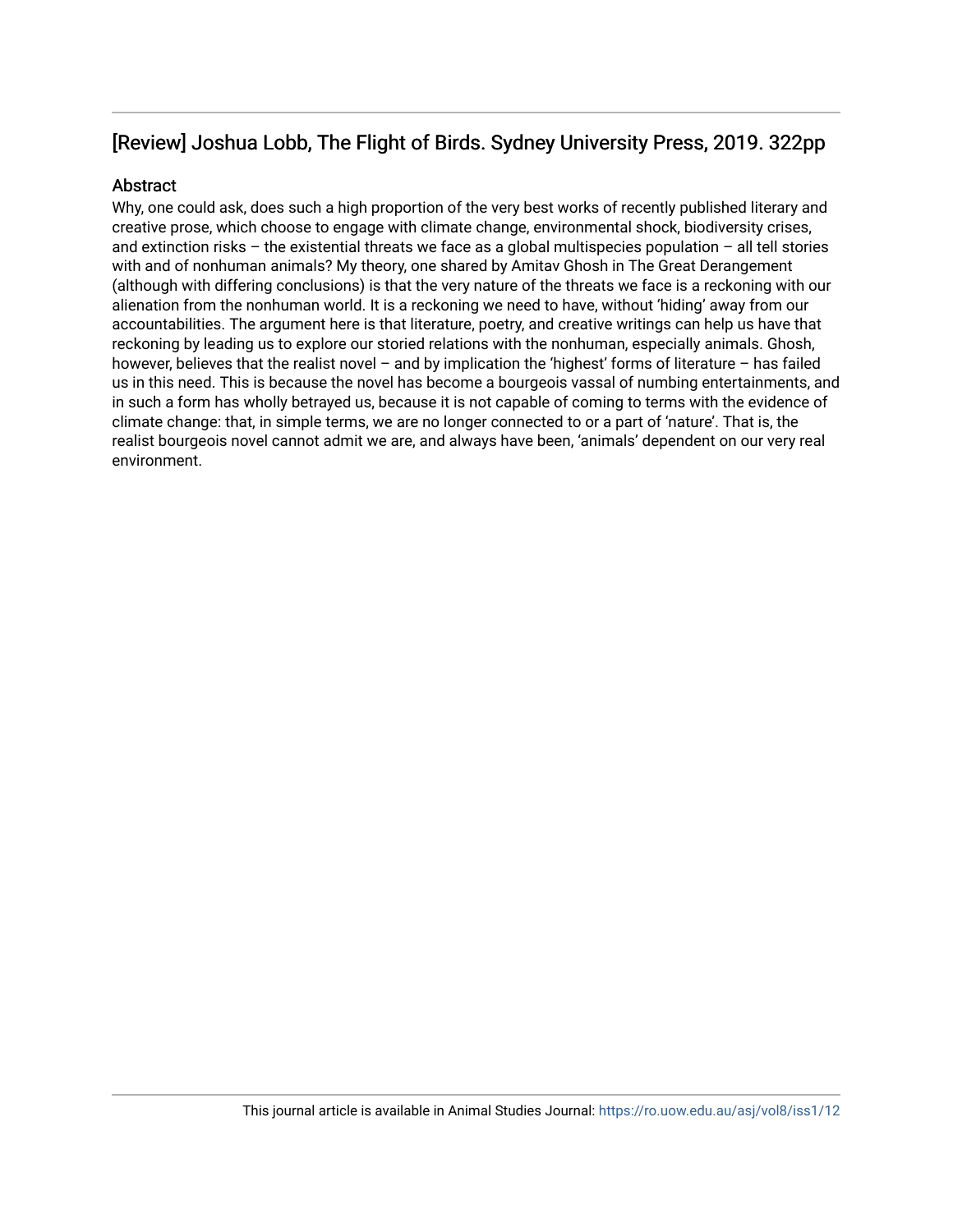# [Review] Joshua Lobb, *The Flight of Birds*. Sydney University Press, 2019. 322pp

## **Alex Lockwood University of Sunderland**

Why, one could ask, does such a high proportion of the very best works of recently published literary and creative prose, which choose to engage with climate change, environmental shock, biodiversity crises, and extinction risks – the existential threats we face as a global multispecies population – all tell stories with and of nonhuman animals?

My theory, one shared by Amitav Ghosh in *The Great Derangement* (although with differing conclusions) is that the very nature of the threats we face is a reckoning with our alienation from the nonhuman world. It is a reckoning we need to have, without 'hiding' away from our accountabilities. The argument here is that literature, poetry, and creative writings can help us have that reckoning by leading us to explore our storied relations with the nonhuman, especially animals. Ghosh, however, believes that the realist novel – and by implication the 'highest' forms of literature – has failed us in this need. This is because the novel has become a bourgeois vassal of numbing entertainments, and in such a form has wholly betrayed us, because it is not capable of coming to terms with the evidence of climate change: that, in simple terms, we are no longer connected to or a part of 'nature'. That is, the realist bourgeois novel cannot admit we are, and always have been, 'animals' dependent on our very real environment.

In his analysis, Ghosh admittedly ignores the incredibly rich seams of science fiction, speculative fiction, fantasy and genre fiction, despite namechecking some of the most globally recognised writers in these fields, such as Margaret Atwood and David Mitchell (in Anglophone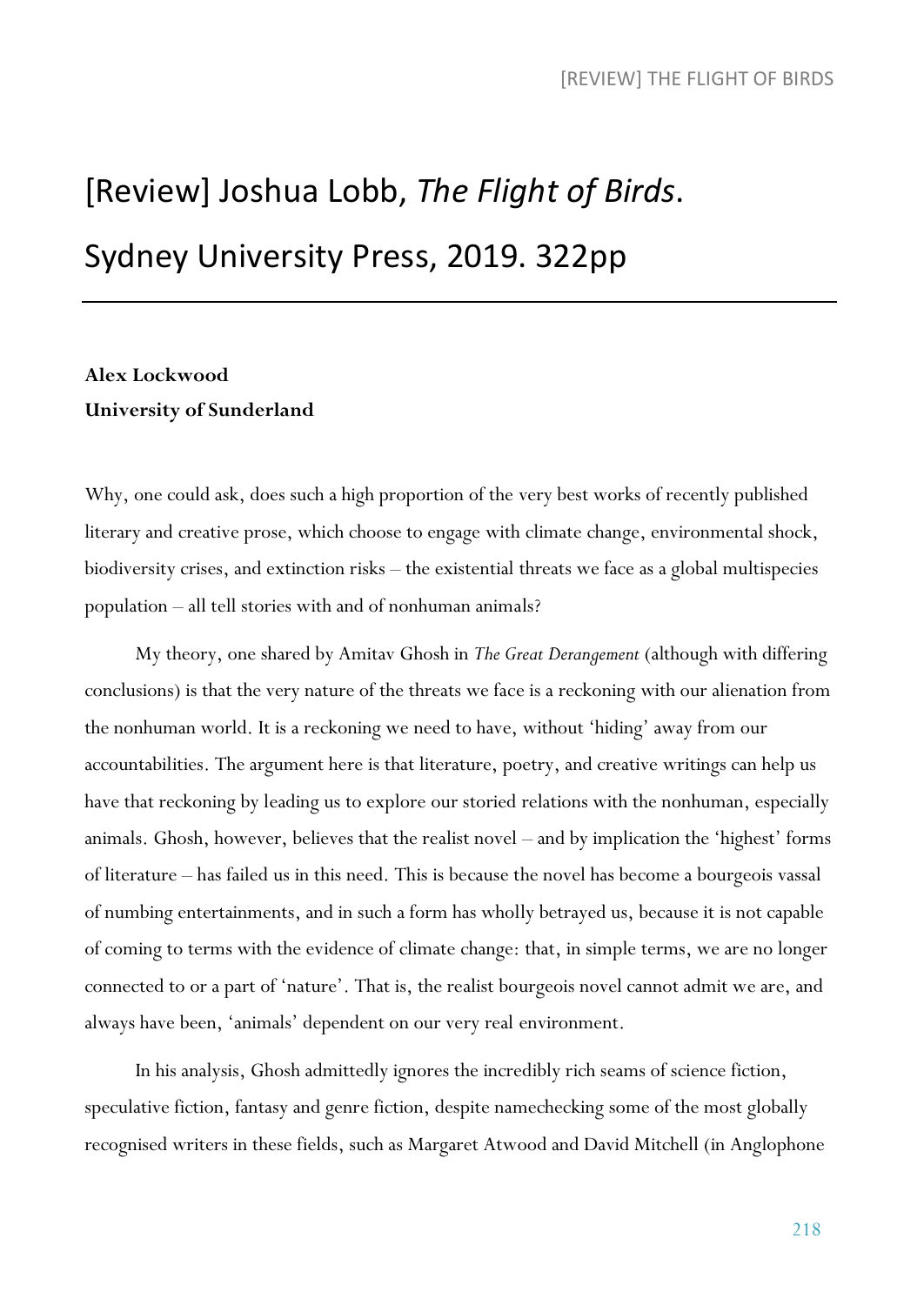cultures, at least). To take these, and many more, writers into account, would undermine his argument; which, at least in his point that our wilful desire to separate from and sit hierarchically above the nonhuman world underpins our failure to act appropriately toward the threats we face, is valid and credible. But the argument that the novel has not addressed these threats, such as climate change, falls apart when the much broader basilica of written works around our myriad crises is taken into account. And these works have multiplied exponentially as the dire warnings of what is happening to our planet, and the species who live on it, echo more loudly each day.

Where does this leave Joshua Lobb's new work, *The Flight of Birds*? Published by Sydney University Press in its Animal Publics series, it is 'a novel in twelve stories' and announces itself in its afterword, 'Field Notes' as a work of ficto-criticism, which for Lobb is to think of writing 'not just as an object of study but as a critical act in itself' (225). The work engages with the hypothesis put forward by a number of animal studies scholars, such as Fiona Probyn-Rapsey and Susan McHugh, that 'the kinds of stories we tell might counter the violent ways we interact with animals' (224). This sentiment is easy to identify in other works recently published that turn toward climate change, extinction, and existential threat through a deeper engagement with nonhuman life. These include Nicholas Royle's *An English Guide to Birdwatching*, that riffs beautifully and deeply on the nature of how we understand language (such as the word 'hide') through how we understand animals, especially birds; or Abi Curtis's post-apocalyptic retelling of the ark narrative, *Water and Glass*, part of which is told from the viewpoint of a Woolly Rat. By choosing to refocus agency on and through the perspectives of nonhuman others, each of these writers, and Lobb explicitly with his ficto-critical afterword, are addressing important facets of the public lives of animals in this age of climate change and extinction, and important considerations of what creative work can do to reveal, illustrate and illuminate those lives.

As Lobb says, his aim is to 'take these arguments [in animal studies] and explore what happens when they are transposed into fiction' (234). Lobb's explorations run parallel to the ethos proposed by André Krebber and Mieke Roscher in their introduction to *Animal Biography:*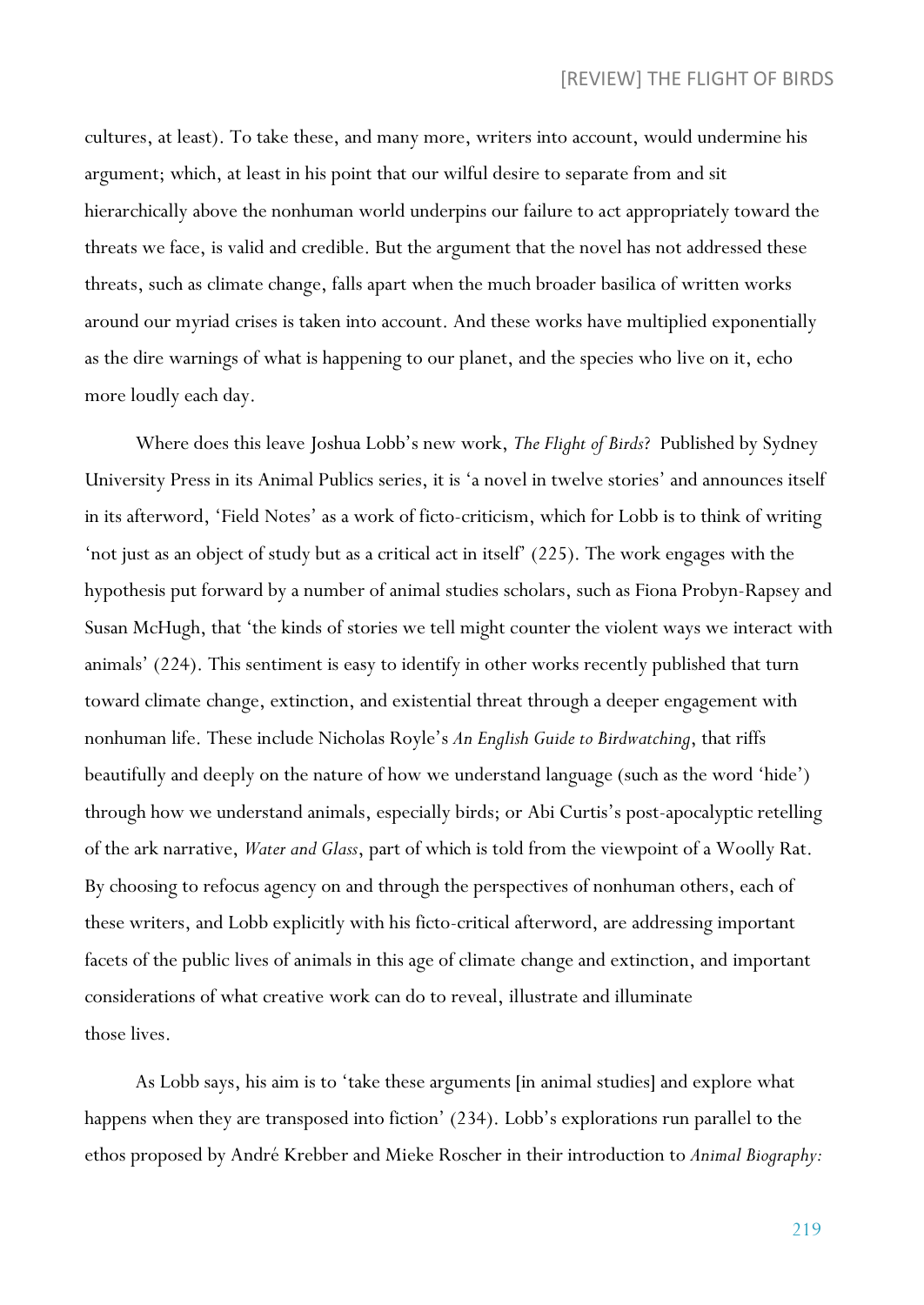*Reframing Animal Lives* to the responsibilities we have in thinking and writing about animals. For Krebber and Roscher, there is a great deal of value (and integrity) found not in trying to 'bring to light the self-experience of an animal other' (by for example ventriloquizing that nonhuman animal's voice through human language) but rather in efforts to 'reveal agency through external markers and through the intertwinement with others' (7). Not that such work lacks integrity. But Lobb's stories are more cautious, in many ways, while still beautifully written, than those works such as Gene Stone's *The Awareness,* that bring human forms of consciousness and language to the nonhuman actors. Indeed, Lobb is playful here in putting this question in relief: in his story 'Nocturne' Lobb acknowledges the risk of 'speaking for' animals as '"discursively dangerous": an act that strengthens the speaker at the expense of the spoken-for' (260). But, asks Lobb, in a 'speculative exercise' of trying not to 'speak for' birds, what would it be to 'avoid representing them altogether?' (260-261). This is an intelligent and curious way to approach a perennially thorny subject.

So, while believing there 'is something valuable in keeping a respectful distance from others, both literally and literarily' (263) the story, and the novel, inverts the often easily proposed argument that we cannot be in commensality with nonhuman others in our work, and that we can never know what it is they might want. As Lobb says in/about the story 'Magpies' the exertion here is to provide not a singular defining story 'about' or 'for' animals but to offer up one of 'a multiplicity of visions' that might free nonhuman animals (here, magpies) 'from the harm caused by a singular authoritative version' (265). Such is the contribution of Lobb's book to creative and critical practice summarized as clearly as you would wish: as writers, our job is to consider what we can add to the complexity of ways in which we live alongside animals, always opening up new stories, never closing down into a dominant, singular perspective of any other being. Useful for how we relate to other humans, too, I'd suggest, and I think Lobb would agree, manifest in his decision to not name the human characters throughout the novel (except one, and that one in the story about magpies), but let them intermingle with the other actors across species lines, despite accepting the real violence that is done to nonhumans unequally by humans. As Anat Pick reminds us, vulnerability is not distributed equally. Lobb's story 'Further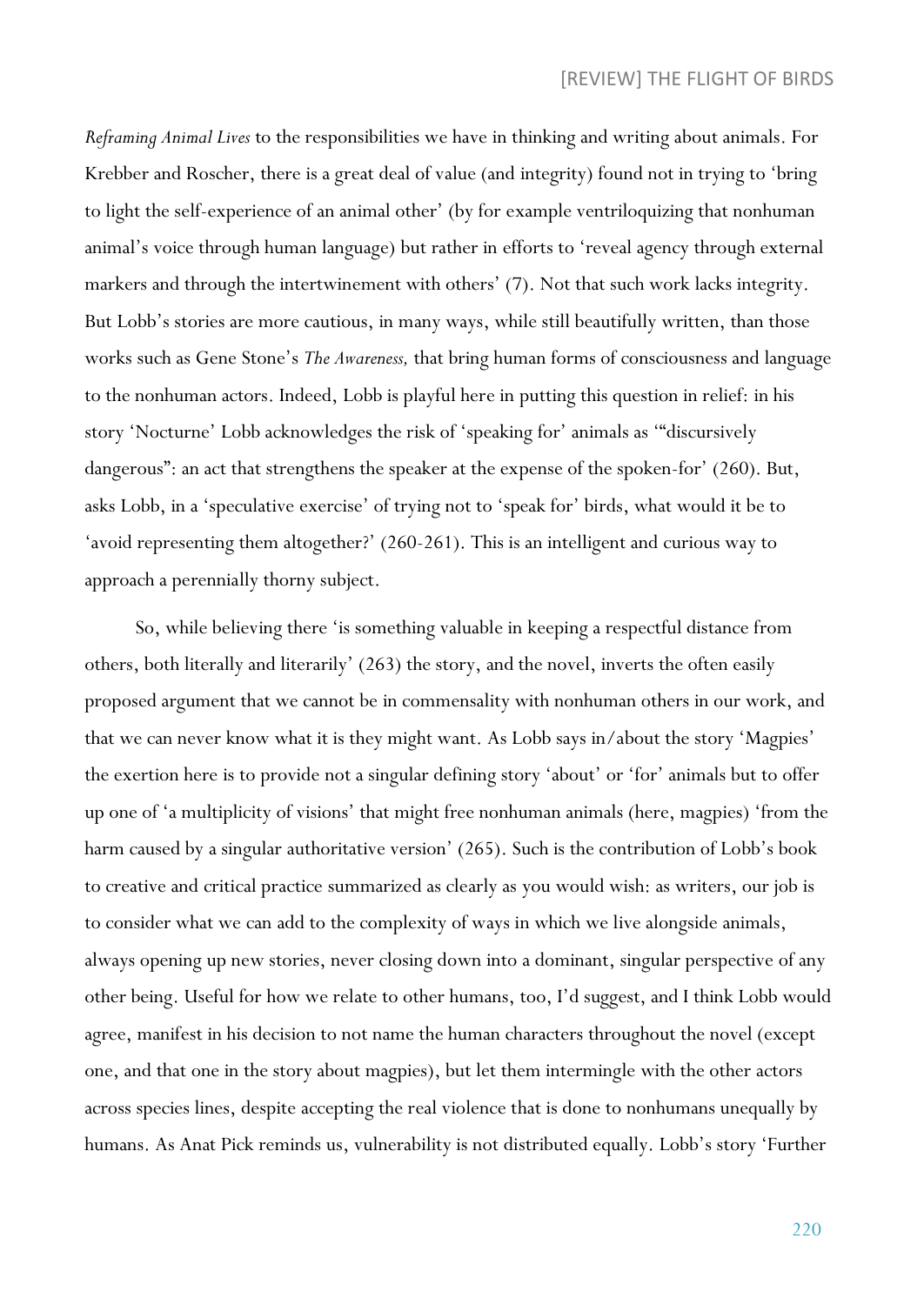to Fly' illustrates this beautifully while being a horrible story, brutal in its banal recognition of the imbalance of power that we hold in relation to nonhuman lives and deaths. However, as 'realistic' as many of the stories that appear here are, Lobb's narratives do not always follow Hoffmann's *Tomcat Murr* to a logical tragic end, but rather steer closer to the form told by Coetzee through David Lurie, in *Disgrace*, in a reckoning of nonhuman animals to be affective and agential 'as social, rather than cognitive actors' (Krebber and Roscher, 7) in the writing itself.

*The Flight of Birds* sits comfortably alongside the works of Royle, Curtis, Coetzee and many others writing with animals and with theory in mind, and in great complementarity; looking at these works as part of a larger body moving urgently from and around a similar set of questions, we can begin to see how clever they are as fictions, how aesthetically pleasing they are as criticisms (yes, that way around), and then, how provocative they are as ficto-criticisms (whether they answer to that name or not).

Is it okay that I would have liked a little more in the 'Field Notes' on how the relationship between the agency of the many birds and the figure of the boy/man who reappears through the stories, whose narrative arc is brought to its subtle but potent end in the final story, was envisioned in Lobb's craft? But then perhaps that would be doing too much of the reader's work for us; perhaps it is a fiction writer's prerogative to remain silent on aspects of the narrative that may or may not appear potentially autobiographical; or, perhaps, it is because this element of the work does not answer the ficto-critical question that Lobb set out to answer for himself: 'What might a bird's story look like?'

Lobb does tell us that the 'human in the stories wants to have meaningful and conscientious encounters with the birds in his life' (280) as does the author, and it is enough, I suggest, that we come to feel this through the stories. What emerges in this work are the complex ways in which we can have those encounters; where we are sometimes magnificent failures in our attempts to do the nonhuman justice, as in 'Aves Admittant'; or we learn to leave well alone, as in 'The Flight of Birds'. And anyway, the power of fiction as theory, of the theory being done through the story, is that the narrative speaks for itself, after all. (And after all, a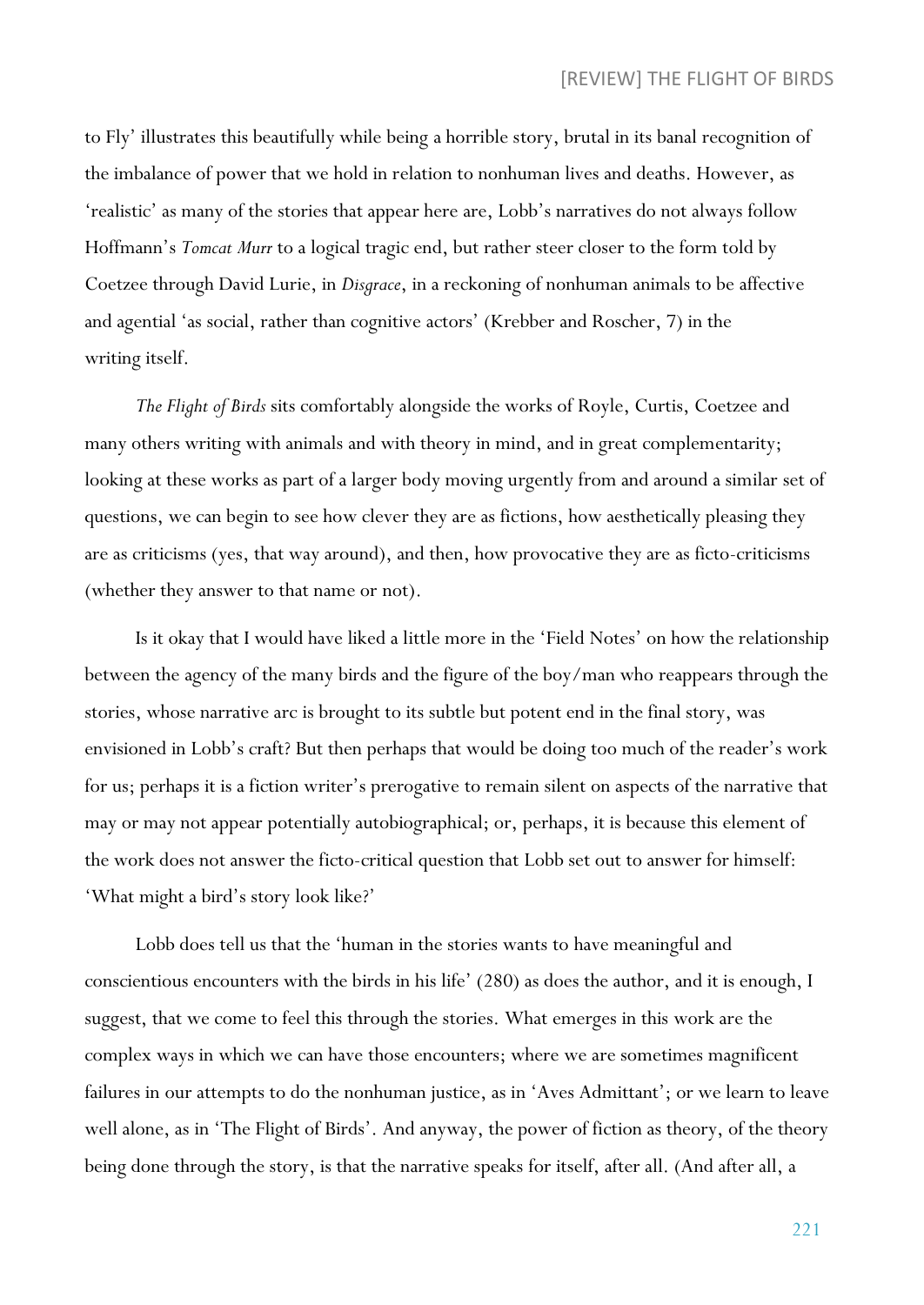story is not an animal, is it?) And as interesting, challenging and useful as the 'Field Notes' are to a critic's delight, they are not the delight that is most delicious. That remains the attribute of the stories themselves. But thinking (perhaps) of Genette's concept of the paratextual, are the 'Field Notes' part of the novel? Where does this ficto-critical work end or begin? (I'm reminded of David Mitchell's *Ghostwritten*, 'a novel in nine parts' and yet with ten sections, and which was perhaps one of the first texts to address climate change through the non-corporeal, that is, nonhuman, voice.) The paratext is an important consideration in itself, one that draws our attention to the many lines we draw, echoing Hayley Singer's instruction that we see 'lines of species difference and commonality [...] as narrative pathways, not boundaries' (185).

Lobb's writing is at many points sparse and straightforward, and at others more pungent and poetic, but underpinning the various virtuoso treatments of the material is an inch-perfect gauge of the weight of how a story unfolds in its telling. Lobb has a deft ability to use pace to deploy the experiences, tropes, and talismans of the book to come together at just the right moments; and the work is all the more devastatingly affecting for it.

I am so very glad that Sydney University Press has published a work that challenges critical boundaries in ficto-critical form, and in its Animal Publics series, because challenging critical boundaries is exactly what creative practice helps us do, in productive and just ways. In the final story 'The Flight of Birds' that gives the book its title, the character's encounters with a flock of gulls 'are moments that offer a new way for the young man to perceive his world' (275). Importantly, this new perception is one 'which may allow for the birds to be accepted on their own terms' (275). This is what Lobb's work offers: a speculative dance, a space in which to breathe, and admit to the stories we hold in our minds about other beings, so we can rethink them in light of a greater multiplicity of encounters, and of the tales we tell. In the context of the tragedies we face, the biodiversity loss and animal extinctions, *The Flight of Birds* is a moving, demanding, and important work.